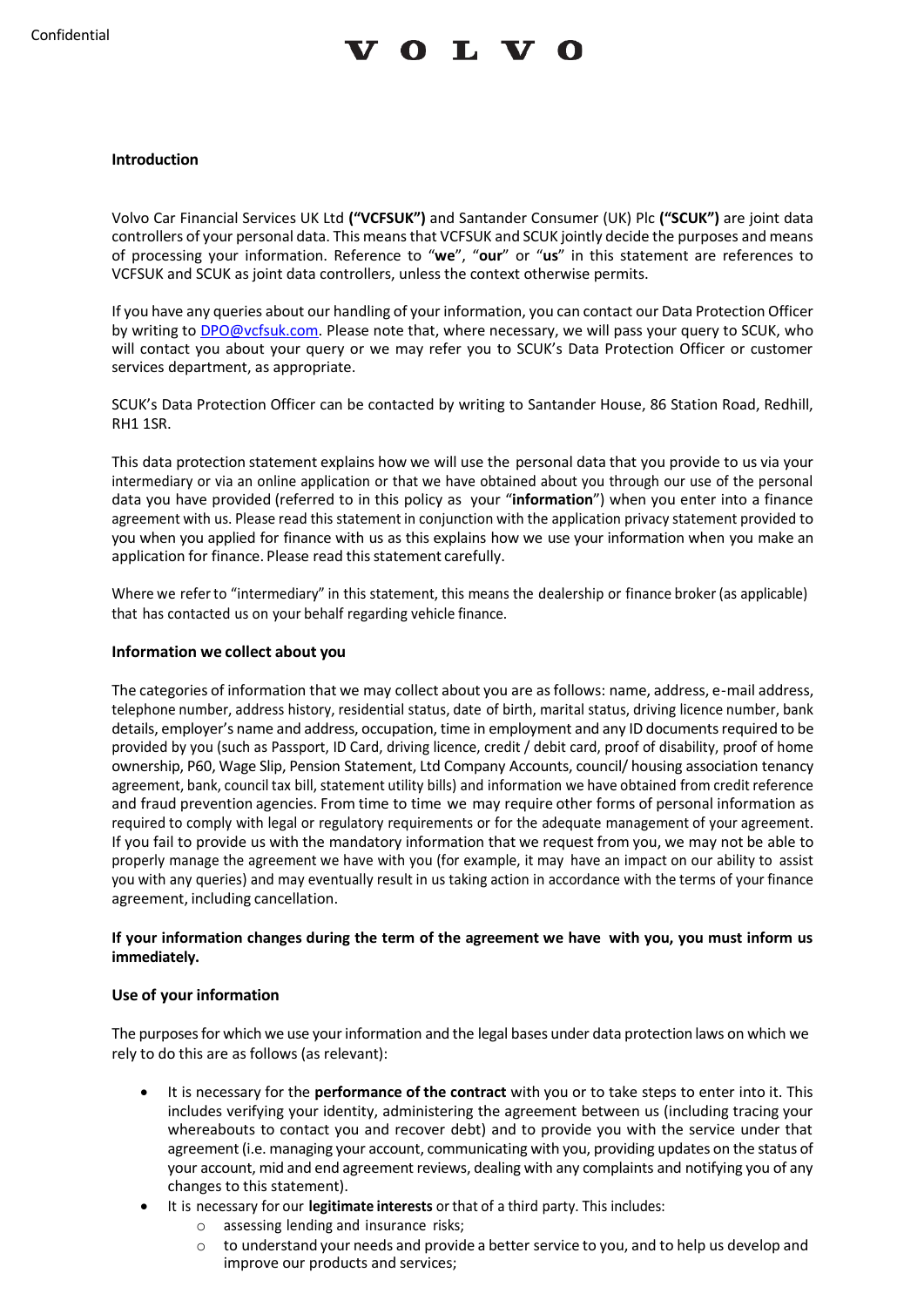## T. V

- $\circ$  preventing fraud and money laundering, and to verify your identity, in order to protect our business and to comply with laws that apply to us;
- o monitoring communications between us (calls, letters, emails and texts) to prevent and detect crime, to protect the security of our communications, systems and procedures, and for quality control and training purposes;
- $\circ$  contacting you to ask you to participate in customer satisfaction surveys and market research (by email, letter, SMS or phone) and to undertake and analyse those surveys and research, this is to allow us to benchmark our services and evaluate new and existing products and services;
- $\circ$  for management and audit of our business operations including statistical analysis and accounting and system testing in order to protect our business;
- $\circ$  creating a profile of you to enable us to identify and personalise what products and services to offer to you for marketing purposes;
- o conducting a propensity to renew analysis and evaluating those results to enable us to provide relevant and timely renewal communication activities;
- o use by your intermediary for the reasons described under 'Disclosure to and use by third parties'.
- It is necessary for **compliance with a legal obligation**. This includes when you exercise your legal rights under data protection law, to verify your identity, for the establishment and defence of our legal rights, for activities relating to the prevention, detection and investigation of crime, to conduct credit, fraud prevention and anti-money laundering checks and for compliance with our legal and regulatory responsibilities. This may also include processing special categories of data about you, for example for our compliance with our legal obligations relating to vulnerable people or if you go into arrears with your payments due to a health-related reason.
- You have given us your **consent** to use it in certain ways including when you request that we disclose it to a third party and for direct marketing communications(by us and the third parties named under 'Marketing'). You can withdraw your consentto marketing at any time by following the instructions provided below under 'Marketing'.

## **Disclosure to and use by third parties**

We disclose your information to the following third parties:

- Our group of companies\* who will use your information to better understand you as a customer and for reporting and analysis purposes to assist in the development and improvement of existing and new products and services. These companies will also use your information to send you marketing communications if you have consented to this.
- Credit reference agencies(including Experian, TransUnion, Equifax and Delphi) and fraud prevention agencies. Please refer to the privacy statement provided to you when you applied for finance with us for further information about these agencies and what they do – you can also contact us on 0800 085 1541. Alternatively you can view a copy of this application privacy statement at www.vcfsuk.co.uk/volvo/your-data/
- Law enforcement agencies in order to detect, investigate and prevent crime (we or any fraud prevention agency may pass your information to lawenforcement agencies).
- Third party debt collecting agencies engaged by us to recover monies owed to us.
- Any third party to whom we sell your debt. If we do this, you will be notified and that third party will become the data controller of your information.
- Your intermediary (or any intermediary that acquires your intermediary's business, as applicable) to assist us with administering your agreement (including conducting mid and end agreement reviews with you) and for them to send you marketing communications about their products and services if you have consented to this.
- If applicable and as advised in your customer agreement; the associated vehicle Manufacturer of the franchised intermediary where you purchased your vehicle. They will use your information to better understand you as a customer, for reporting and analysis purposes, and to assist in the development and improvement of existing and new products and services. The manufacturer will also use your information to send you marketing communications if you have consented to this.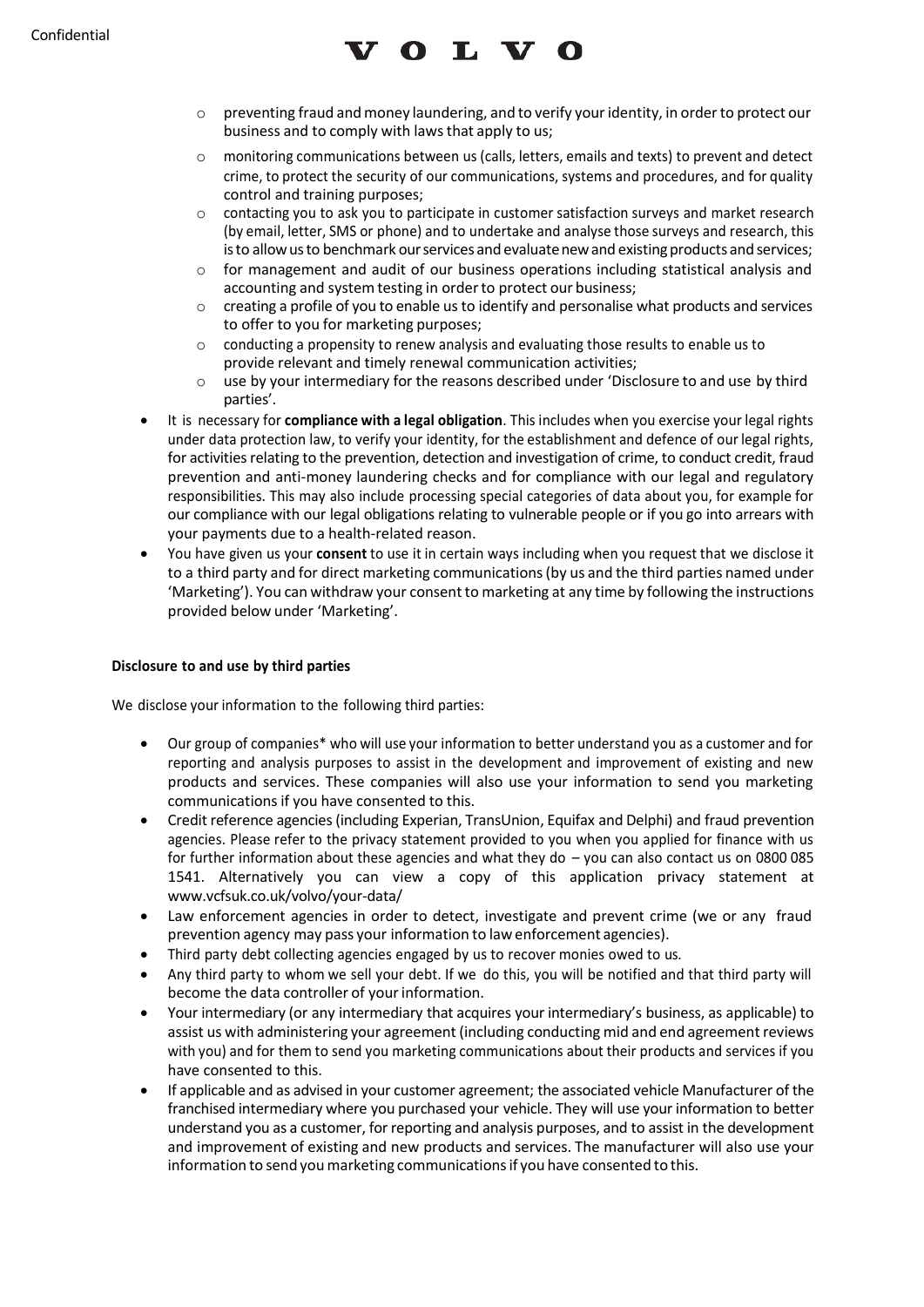# $\mathbf{T}$ ,  $\mathbf{I}$

- If applicable, an alternative franchised intermediary, which takes responsibility for the management of your vehicle via transfer or reallocation of responsibilities, to assist us with administering your agreement.
- Third parties acting on our behalf, such as back-up and server hosting providers, IT software and maintenance providers and their agents and third partiesthat provide income verification services, affordability checks and communication fulfilment services.
- Outsourced service providers required for compliance with a legal or regulatory obligation, provision of your account service or for marketing activities where your consent has been provided.
- Market research organisations engaged by us to undertake customer satisfaction surveys and market research.
- Courts in the United Kingdom or abroad as necessary to comply with a legal requirement, for the administration of justice, to protect vital interests and to protect the security or integrity of our business operations.
- If we or the Santander group undergoes a group reorganisation or is sold to a third party, your personal information provided to us may be transferred to that reorganised entity or third party and used for the purposes highlighted in this data protection statement.

## **Use by credit reference and fraud prevention agencies**

Please referto the privacy statement provided to you when you applied for finance with us for more information about the credit reference and fraud prevention agencies that we use and what they do. Alternatively, you can view a copy of this application privacy statement at www.vcfsuk.co.uk/volvo/your-data/.

### **Automated decisions and profiling**

As part of the processing of your information, decisions may be made by automated means.

Please referto the privacy statement provided to you when you applied for finance with us for more information about our use of automated decisions when you make an application for finance. Alternatively, you can view a copy of this application privacy statement at www.vcfsuk.co.uk/volvo/your-data/.

During the term of the finance agreement we have with you, we may also conduct automated processing of your information in other ways. In particular, we may use automated processing to analyse or predict (amongst others) your economic situation, personal preferences, interests or behaviour. This could mean that automated decisions are made about you using your information. For instance, we might do an analysis of certain customer demographics(such as your characteristics). We may also analyse triggers and events such as the maturity dates of your accounts and opening anniversaries.

In some instances we may carry out automated processing and decision making to do behaviouralscoring, including by looking at the accounts and products you already have with us and how they are being conducted, such as account activity, arrears and other indications of financial difficulties. We will do this where this information is relevant to the product that we think you might be interested in. This will help us to decide whether other products and services might be suitable and appropriate for you. All of this includes an element of automated processing.

We will use the information gleaned from this activity to: (i) send direct marketing communications to you where you have consented to this; and (ii) decide which of our other products and services might be suitable and appropriate for you, including those which are offered by us, or by us in conjunction with our partners, or by the Santander group of companies. This means that automated decisions and processing can help to determine what marketing communications you receive, when you receive them and what marketing activity is conducted by us or one of our third parties.

In addition, when we provide a product or service to you, we take into account other information that we hold about you, including how you use this and other accounts you have with us.

### **Data anonymisation and use of aggregated information**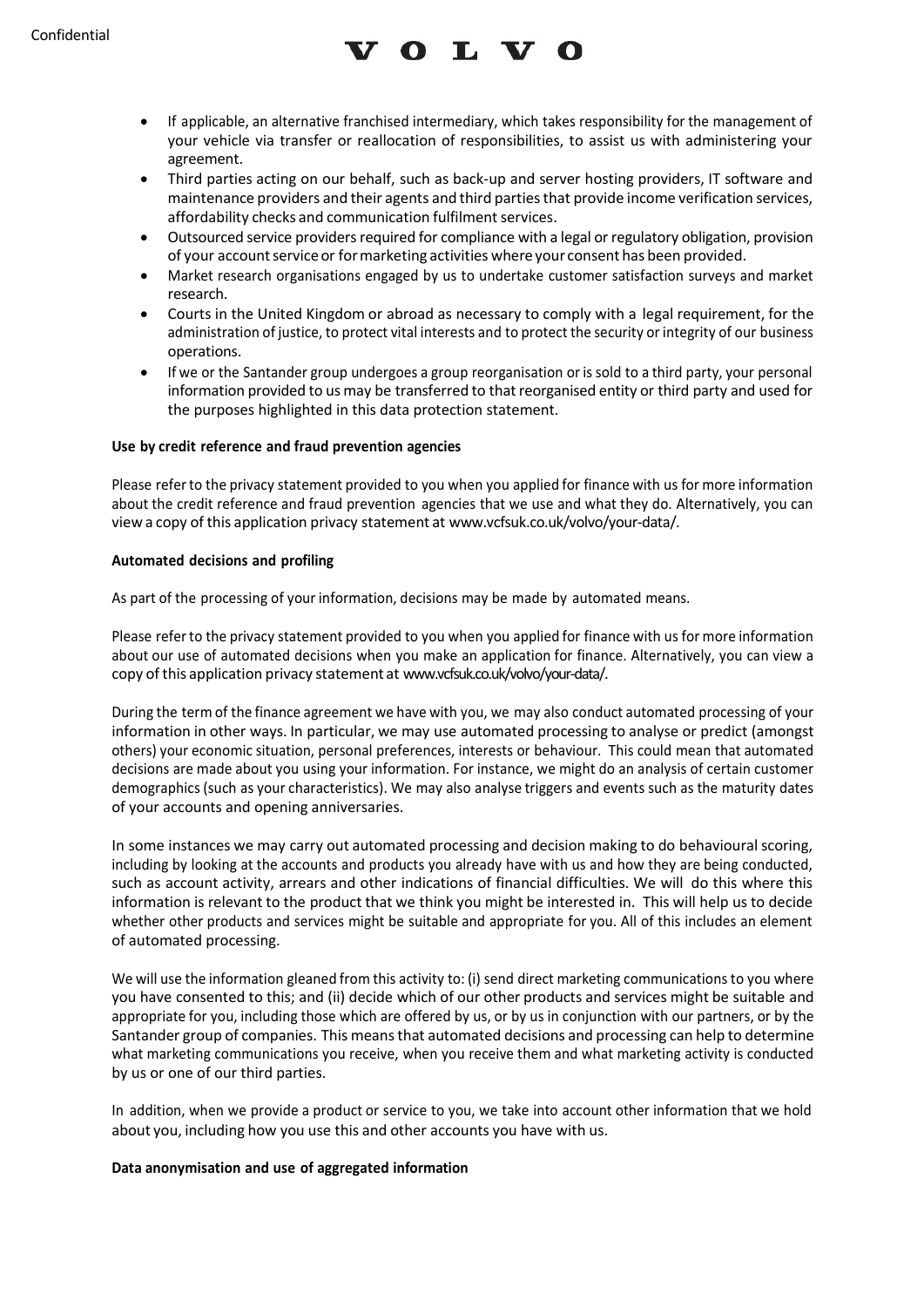

Your information may be converted into statistical or aggregated data in such a way as to ensure that you are not identified or identifiable from it. Aggregated data cannot be linked back to you as a natural person. It might be used to conduct research and analysis, including to produce statistical research and reports. This aggregated data may be shared in several ways, including with our group companies \*.

### **Retention of your information**

If your application for finance is declined or if your application is accepted but you do not proceed, we keep your information for 6 months or as long as necessary to deal with any queries you may have. If your application is accepted and you proceed, we hold your information for 7 years from the date at which your agreement is closed, where settled by you or upon default or as long as necessary thereafter to deal with any queries you may have.

Credit reference agencies will retain the account information that we give to them for 6 years after your account is closed. Please refer to the privacy statement provided to you when you applied for finance with us for more information about the information that we give to credit reference agencies. Alternatively, you can view a copy ofthis application privacy statement at www.vcfsuk.co.uk/volvo/your-data/

Fraud prevention agencies can hold your information for different periods of time, and if you are considered to pose a fraud or money laundering risk, your information can beheldfor up to 6 years.

We may hold your information for a longer or shorter period from that described above where:

- the law requires us to hold your personal information for a longer period, or delete it sooner;
- you exercise your right to have the information erased (where it applies) and we do not need to hold it in connection with any of the reasons permitted or required under the law; and
- in limited cases, the law permits us to keep your personal information indefinitely provided we put certain protections in place.

### **Transfers to third countries/ where we store yourinformation**

We store your information on servers located within the European Economic Area (EEA). The third parties listed under 'Disclosure to and use by third parties' may be located outside of the EEA or they may transfer your information outside of the EEA. Those countries may not have the same standards of data protection and privacy laws as in the UK. Whenever we transfer your information outside of the EEA, we impose contractual obligations on the recipients of that information to protect your personal data to the standard required in the UK. We may also require the recipient to subscribe to 'international frameworks' intended to enable secure data sharing. Any third parties transferring your information outside of the EEA must also have in place appropriate safeguards as required under data protection law.

### **Your rights**

You have the following rights (which may not always apply or be subject to certain circumstances):

- to **be informed** about the processing of your information (this is what this statement sets out to do);
- to have your information **corrected if it'sinaccurate** and to have **incomplete information completed**;
- to **object to processing** of yourinformation;
- to **restrict processing** of your information;
- to have your information **erased**;
- to **request access** to your information and information about how we process it;
- to **move, copy or transfer** yourinformation (*"data portability"*); and
- rights relating to **automated decision making**, including profiling.

More information on your data subject rights and how to exercise these rights can be found in the 'Using my information' booklet available at www.vcfsuk.co.uk/your-data/ or by requesting a copy via email from [customerservices@vcfsuk.co.uk](mailto:customerservices@vcfsuk.co.uk) or calling our customer services team on 0800 085 1541. If you would like to discuss or exercise any of these rights, please contact us by writing to Volvo Car Financial Services UK Ltd, Scandanavia House, Norreys Drive, Maidenhead, SL64FL or using the above contact information.